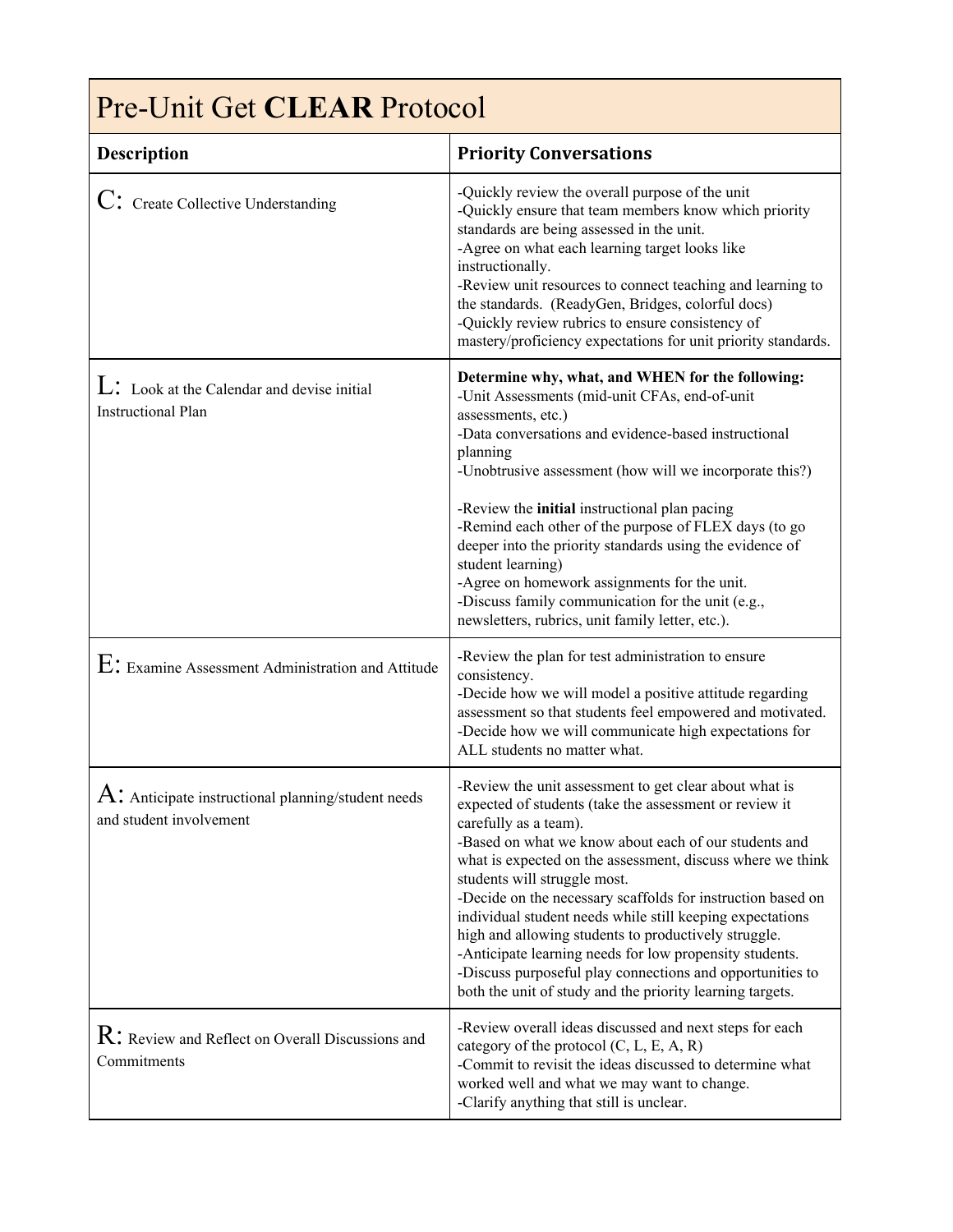| <b>Optional Discussions:</b><br>-Discuss how we will involve students in the assessment<br>process through goal-setting, feedback loops, etc |
|----------------------------------------------------------------------------------------------------------------------------------------------|

| <b>Pre-Unit Get CLEAR Protocol</b>                                                          |                                                                                                                                                                                                                                                                                                                                                                                                                                                                                                                                                                                                                                                                                                                                             |
|---------------------------------------------------------------------------------------------|---------------------------------------------------------------------------------------------------------------------------------------------------------------------------------------------------------------------------------------------------------------------------------------------------------------------------------------------------------------------------------------------------------------------------------------------------------------------------------------------------------------------------------------------------------------------------------------------------------------------------------------------------------------------------------------------------------------------------------------------|
| <b>Description</b>                                                                          | <b>Priority Conversations</b>                                                                                                                                                                                                                                                                                                                                                                                                                                                                                                                                                                                                                                                                                                               |
| $C$ : Create Collective Understanding                                                       | Overall:<br>Tri 2 targets reported out on in this unit:<br>Lit.K.1&3, Lit.K.2, LK1, LK2CP, LK2S, NWK3,<br>LK4-5, GWK5<br>Additional targets addressed this unit: Lit.K.9<br>Lit.K.2 -- for a 3.0, need to retell in order, include<br>$\bullet$<br>characters, setting, problem/solution, with<br>prompting and support, text end of the year<br>**We are confused about teaching b/m/e but we<br>$\bullet$<br>assess on problem/solution -- we will ask Julie<br>about this<br>Flow maps: beginning (character, setting), middle<br>(problem), end (solution)<br>Narrative writing:<br>Flow map as a planner -- beginning,<br>$\circ$<br>middle, end, reaction<br>From now on, we will start having kids<br>$\circ$<br>plan before writing |
| $\mathbf{L}$ : Look at the Calendar and initial Instructional<br>Plan                       | 3A CFA/PBA - December 17&18<br>CFA - Gerald the Spider<br>Read to whole class once<br>$\circ$<br>Pull small groups to give QR codes (4-6<br>$\circ$<br>kids)<br>Have story available to students (either<br>$\circ$<br>printed out or on your computer)<br>Pull kids back to ask a question about the<br>$\circ$<br>story -- dictate exactly what they say<br>If kids master questions, pull them back<br>$\circ$<br>for extends questions<br>PBA - Tessie playing in the snow<br>Not hiding in TE!!!<br>$\circ$<br>Julie will update us with how to<br>$\circ$<br>administer this differently than before                                                                                                                                  |
| $E$ : Examine Assessment Administration and Attitude                                        | See notes above <sup><math>\wedge</math></sup><br>"Show me what you know!"<br>Play classical music in the background<br>$\bullet$                                                                                                                                                                                                                                                                                                                                                                                                                                                                                                                                                                                                           |
| $\overline{A}$ : Anticipate instructional planning/student needs<br>and student involvement | Anticipated struggles: ordering events correctly,<br>$\bullet$<br>retelling all components of a story, physically<br>writing<br>Supports we can include: put pictures in flow                                                                                                                                                                                                                                                                                                                                                                                                                                                                                                                                                               |